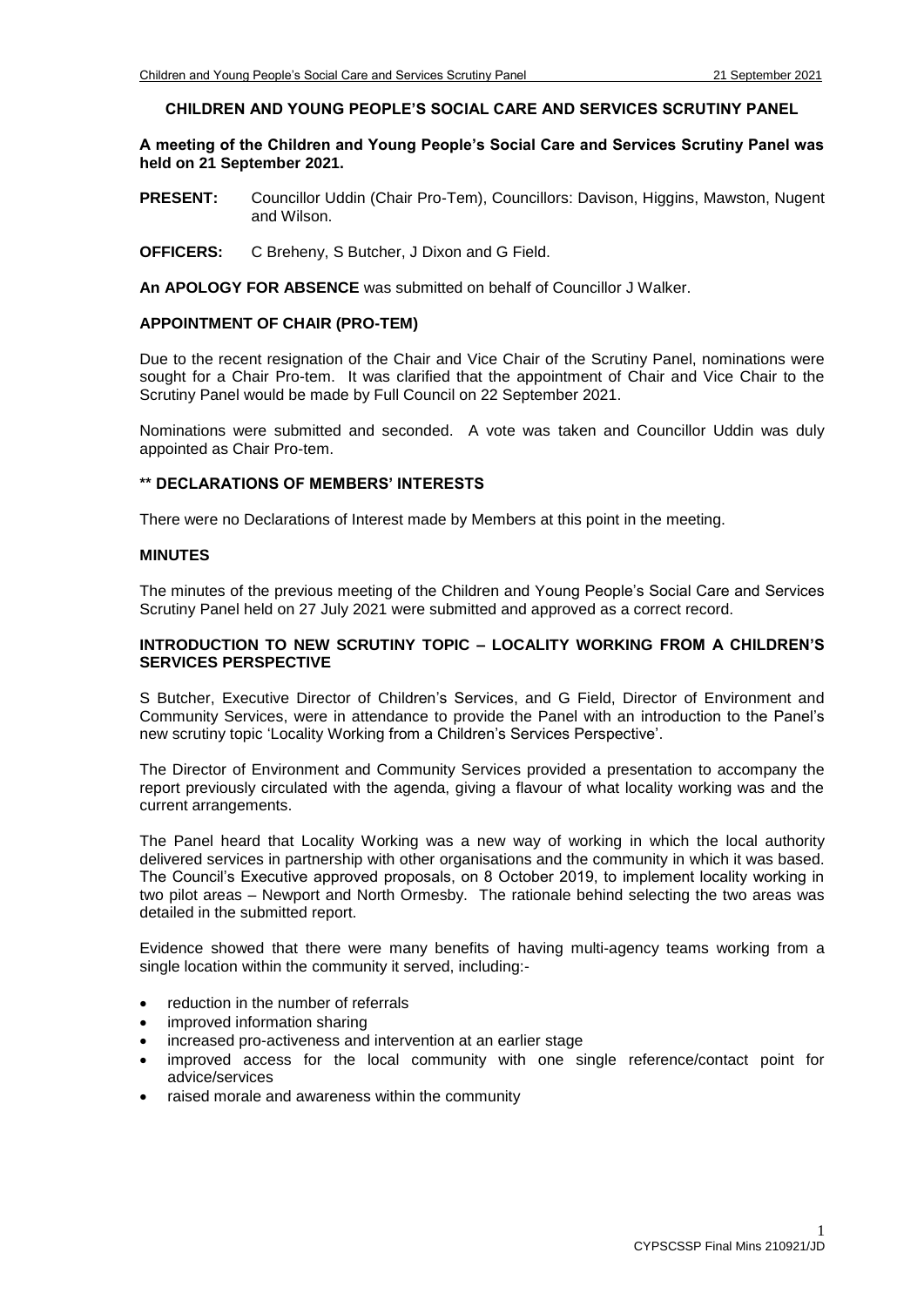In terms of improving the lives of children and young people and their families within the pilot areas, locality working aimed to:-

- Increase detailed understanding of the needs of children and young people across the Council and partner organisations.
- Better understanding of the needs of children within those communities across the Council.
- Understand the key influences and inter-relationships that affect children's lives within those communities.
- Engage children and young people in the development of their community.
- Provide support and services for young people from within their locality where possible, in line with demand.
- Increase awareness and knowledge of support available to children and young people within the community.

The over-arching objectives of locality working included: improving public perception within both localities – making residents feel safer; reducing recorded crime and anti-social behaviour; improving outcomes for children, young people and their families; improving the physical environment; building stronger communities; and making the population healthier.

The Panel was informed that locality working in the pilot areas had been delayed by approximately one year due to Covid, however, some demand modelling had been undertaken and initial resources had been identified. This would be kept under review and monitored and was detailed in the report.

The total number of staff identified to work within the Newport locality team was 43 and 24 for North Ormesby. The Locality Work Teams would be made up of local authority staff from Environment, Community Safety, Public Protection, Education EMAT, Adult Social Care, Early Help Team, Children's Social Care, Revenues and Benefits; Public Health and partner agencies including Thirteen Housing, and Cleveland Police.

The Locality Working Team for Newport would be based at the Co-operative Buildings, Linthorpe Road and the North Ormesby Team would be based at the North Ormesby Hub. It was hoped that teams would move into their new accommodation by October 2021.

Action plans for each pilot locality had been developed between all partners and a range of formal working groups had been established, including: daily joint Police briefings; joint multi-agency patrols and visits and monthly meetings of a vulnerable adults group, children and families group, environmental working group, making people feel safe meetings and a community resilience group involving voluntary and community groups.

The Panel was advised that, in summary, the Council had a vision for locality working and a key driver was to work jointly with partners to deliver significant benefits. Some demand modelling had been undertaken and some level of locality working had already commenced. Staff would start to move into the new locality accommodation in October. The approach to locality working would be monitored and refined where appropriate and the impact of the pilots would start to become apparent within the next six to seven months.

During discussion, the following issues were raised:-

 A Panel Member queried whether additional staffing would need to be provided by the Council for the locality hubs. In response it was stated that this was currently an unknown, however, the benefits of collective working should include increased output with improved service delivery in those areas with a long term goal of reducing demand. In terms of Children's Services, it was anticipated that the Social Workers based in the pilot areas would specialise in working in those communities and their caseloads would eventually be made up of cases from within the locality only. The benefits of this would be that Social Workers would get to know the area and the people enabling stronger relationships. In essence the work would remain but would be distributed in a different way.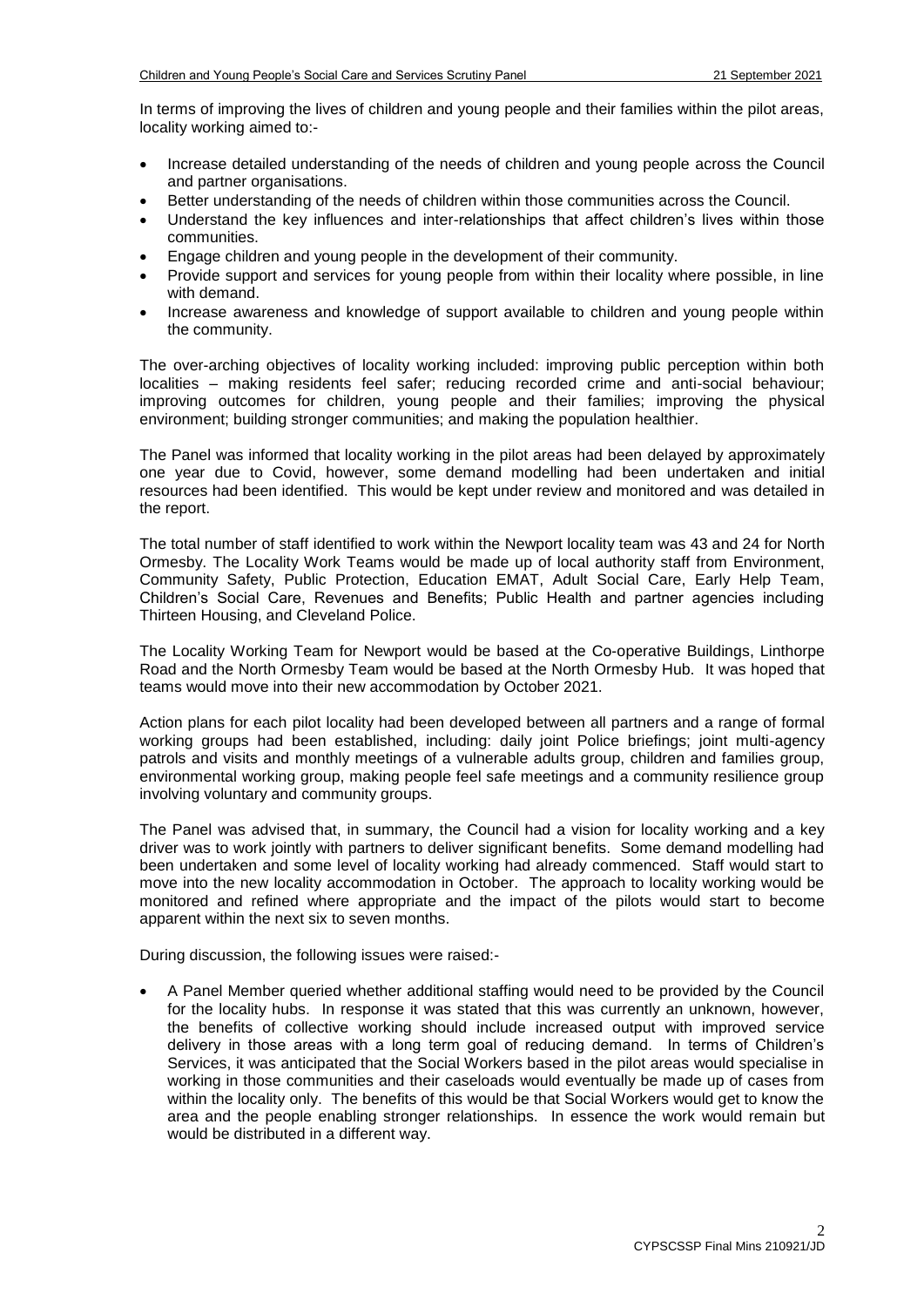- In response to a query regarding engaging with children and young people, it was confirmed that it would be crucial for young people's voices to be heard in order to know their needs and wishes. There would be a range of engagement activity depending on the issues being explored but it was anticipated that this would include outreach work and focus groups to gain a better understanding on a broader level. A Panel Member commented that he had spoken to groups of youths congregating within his own Ward to ask what they would like to see in the area and many had expressed an interest in seeing a boxing club. The Director responded that Street Wardens, Community Protection and Police were working closely together to come up with solutions to reduce crime and anti-social behaviour and part of that would be to engage with young people to help shape their communities.
- In terms of rolling out locality working to other areas, the Panel was advised that the pilots in Newport and North Ormesby were approximately one year behind schedule due to Covid, however, the pilots would be evaluated and if it was working as well as anticipated, the model would be rolled out at some stage in the future.

The Chair thanked the Director for his presentation and the information provided.

**AGREED** that the information provided be noted and considered in the context of the Panel's new scrutiny review 'Locality Working from a Children's Services Perspective'.

### **UPDATE – 12 MONTH REVIEW REPORT OF THE CHILDREN'S COMMISSIONER INTO CHILDREN'S SERVICES**

The Executive Director of Children's Services provided the Panel with an update in relation to the Commissioner's 12 month review report into Children's Services.

A copy of the full report had been circulated with the agenda prior to the meeting for information and the Executive Director provided the Panel with a presentation in relation to the key headlines from the report.

It was highlighted that the Commissioner's report was submitted to the Minister in August 2021. A decision had been expected from the Minister by 15 September, however, this had been delayed due to a Government restructure and a new Minister, Will Quince MP, had been appointed on 16 September.

The Executive Director provided background information for newer Members of the Panel, including a timeline of events from the Ofsted inspection in November/December 2019, to the present time.

It was explained that the 12-month review took place during the week 12 – 16 July 2021. The Commissioner viewed a range of strategic documentation; held interviews with key leaders and political leaders; hosted a range of focus groups looking at vital areas including quality assurance, performance, workforce development, practice and partnership working; held discussions with the DfE Adviser, Independent Chair of the Improvement Board, Chair of Safeguarding Arrangements and LGA staff supporting the authority. The Commissioner shared his findings with key personnel and structured his report against the key enablers for improvement.

The Commissioner's analysis of key areas yielded the following findings:-

#### Leadership and Management

- Credible leadership team
- Impressive and sophisticated understanding of demand and future progressions
- 'Middlesbrough Children Matter' branding appeared to be providing an ambitious catalyst for change
- Leaders were more involved on a regional level
- Significant political leadership changes could destabilise progress.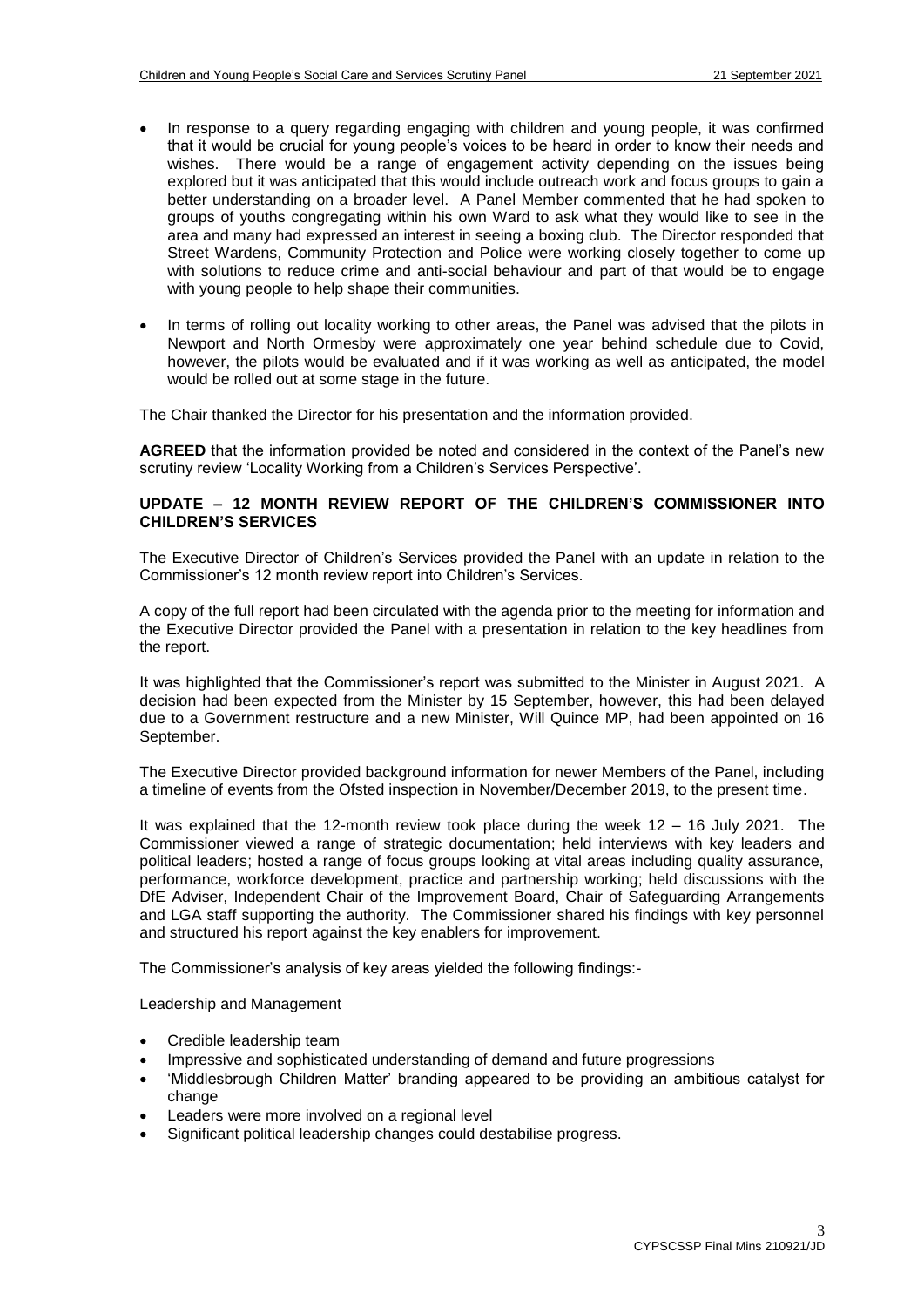A Member of the Panel expressed concern that instability in political leadership may destabilise future progress of the improvement journey and hoped that the situation could be resolved quickly. The Executive Director advised that discussions had been held with the Mayor and Chief Executive and that political leaders needed to be fully supported in order to achieve stability and minimise risk.

### Strategic Partnership Approach

- Effective Improvement Board with recent engagement of new members (including voluntary organisations and Thirteen Housing).
- Appointment of the Chair of Safeguarding Partnership bringing energy and enthusiasm.
- Leadership culture and possibly Covid have brought partners closer together and enhanced engagement with external bodies.
- The MACH continued to sustain improvements and make additional improvement.
- There were opportunities to move away from historical narrative and to resolve issues around Police contacts through ongoing debate.

# **Workforce**

- Trusted relationships between staff and senior and middle management levels and positive feedback from frontline staff on visible, credible leadership.
- Impressive Strategic Workforce Development Strategy with exceptional modelling work (eg planning levels of staff required as practice improved).
- Good Learning and Development Programme with flexibility.
- Plans to enhance recruitment and retention coming to fruition.
- Some progress with staffing but still too many agency staff.
- The Annual Health check provided mixed reading feedback scores from staff were lower around workloads, access to regular and reflective supervision and understanding of the practice model.
- Some reduction in caseloads but some teams remained above desired levels and were behind the pace.

# Practice Improvement and Innovation

- Development of Strategies including Early Help Strategy, Learning and Education Strategy, Corporate Parenting Strategy – incorporating the Permanence Strategy which the Commissioner commented had made considerable progress in tracking and oversight of children in the care system leading to impressive performance in timely moves for children to their forever homes.
- Highly impressive Audit to Excellence programme.
- Investment in Youth Services (one of the few local authorities to do this).
- Models for enhancing and integrating provision at a local level.
- The Practice Model was clear, well communicated and better understood.
- Partnership in Practice model with North Yorkshire.
- Are there too many referral processes? Looking at a single referral model to avoid duplication and delay.
- Are there too many initiatives? Potentially distracting and should be avoided progress would be made by doing more of the same.

The Commissioner found that there were examples of impressive performance during the last year, including:-

- Timeliness of assessments had improved from 76% to 95%.
- Numbers of Children Looked After had reduced from 702 (August 2020) to 539.
- There was an increase of 42% in Early Help cases, with evidence to show that 78% had been closed with positive outcomes.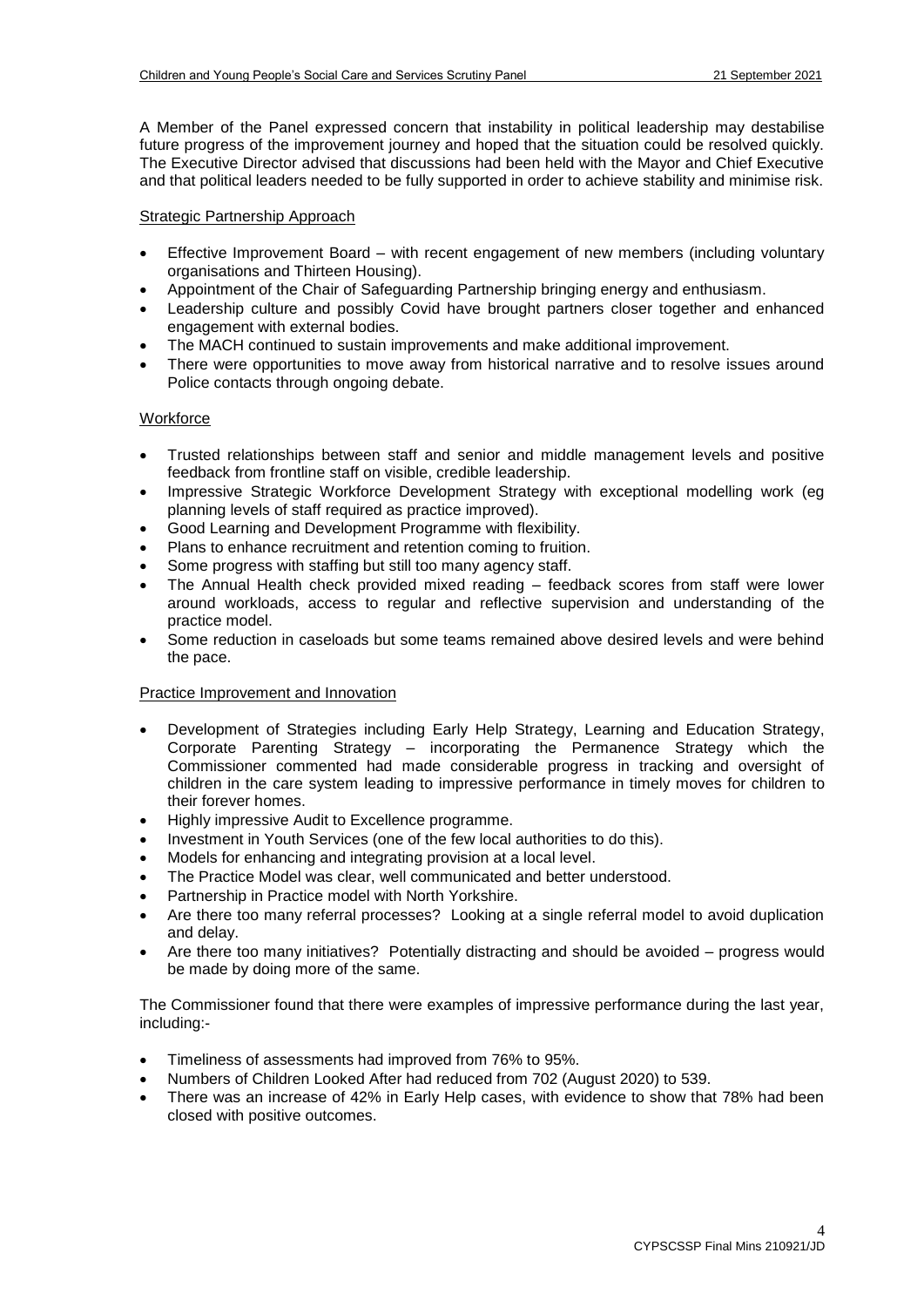The Commissioner also found that 22% of practice remained inadequate, although practice was improving; Family Group Conference numbers were too low and the FGC model was not fully embedded; re-referral rates were too high.

A summary of the Commissioner's recommendations was provided as follows:-

- Need to move into an ambitious medium term financial plan (MTFP) to fund activity pro-actively rather than reactively.
- Further reduction in caseloads needed whilst maintaining and embedding high quality activity and avoiding distraction by new initiatives.
- Planned new members of the Improvement Board and increased joint activity between the Improvement Board and Safeguarding Partnerships must be implemented.
- Political leadership arrangements needed to be enhanced, with additional capacity and training for key roles. The Mayor was asked to provide an update to the DfE by the end of October 2021.
- Less reliance on agency staffing. The MTFP must create a detailed timeline for progressing this.
- Work to increase reflective supervision and focus on quality of practice was needed.
- More local high quality placements and greater placement choice to support children to returning to Middlesbrough was needed. Planned enhancements to residential placements must be matched by skilled, stable staffing to care for those with complex needs.
- Reduce complexity of accessing commissioned or directly delivered services for frontline staff. Allow speedy access to meet children's needs.
- Performance challenges highlighted in the report must be prioritised.
- Ambition to locate improvements in Children's Services in the context of wider improvements for all children needs to translate into effective delivery routes. (For example, could the Middlesbrough Children Matter branding be rolled out to all children in Middlesbrough and to partners?)

The next steps would be to receive the Minister's decision and reflect on any additional recommendations. The full report would be circulated with a communication thanking staff for their hard work. The Improvement Plan would be reviewed and revised to incorporate the additional recommendations from the Commissioner and from Ofsted which would then be presented to the Improvement Board for endorsement. It was anticipated that the next Ofsted monitoring visit was likely to be in the New Year.

The Chair thanked the Executive Director for her presentation. The Panel acknowledged that whilst there was further work to be done, the Commissioner's report was positive and that staff should be thanked for their hard work towards improving services for children in Middlesbrough.

**AGREED** that the information provided be noted.

#### **UPDATE - COVID RECOVERY - CHILDREN'S SERVICES**

The Executive Director of Children's Services advised that there were no significant issues to report. Pupils had returned to school following undertaking two supervised lateral flow tests and were asked to undertake two lateral flow tests at home every week. Children's Services was not currently affected by high Covid sickness levels.

**AGREED** that the information provided be noted.

## **OVERVIEW AND SCRUTINY BOARD UPDATE**

A verbal update was provided in relation to the business conducted at the Overview and Scrutiny Board meetings held on 28 July and 8 September 2021, namely:-